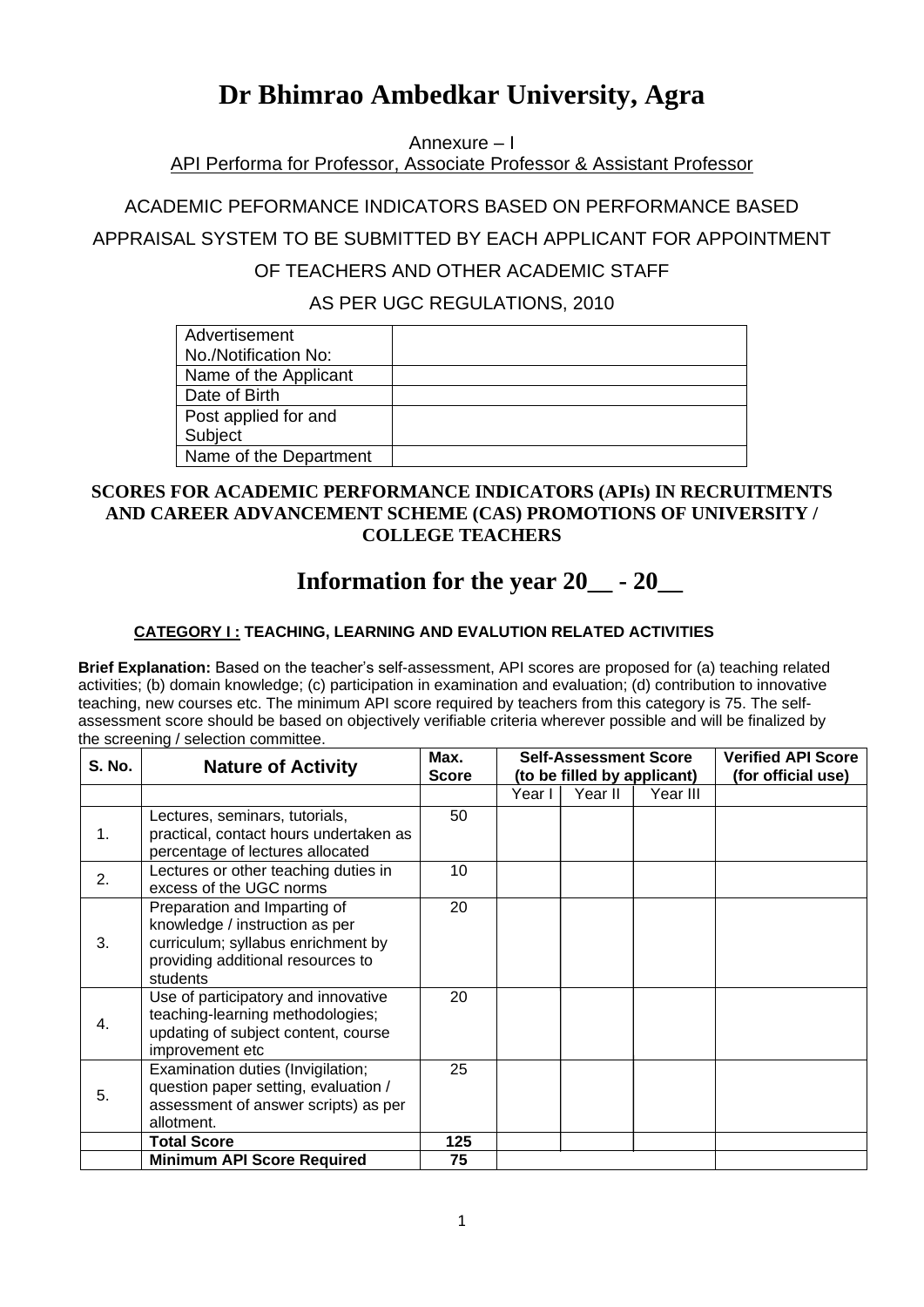#### **CATEGORY II: CO-CURRICULAR, EXTENSION AND PROFESSIONAL DEVELOPMENT RELATED ACTIVITIES**

**Brief Explanation:** Based on the teacher's self-assessment, API scores are proposed for co-curricular and extension activities; and professional development related contributions. The minimum API required by teachers for eligibility for promotion is 15. A list of items and proposed scores is given below. It will be notices that all teachers can earn scores from a number of items, whereas some activities will be carried out only by one or few teachers. The list of activities is broad enough for the minimum API score required (15) in this category to accrue to all teachers. As before, the self-assessment score should be based on objectively verifiable criteria and will be finalized by the screening / selection committee.

| <b>S. No.</b> | <b>Nature of Activity</b>                                                                                                                                                                                                                               | Max. | <b>Self-Assessment Score</b> |         |          | <b>Verified API Score</b> |
|---------------|---------------------------------------------------------------------------------------------------------------------------------------------------------------------------------------------------------------------------------------------------------|------|------------------------------|---------|----------|---------------------------|
|               |                                                                                                                                                                                                                                                         |      | (to be filled by applicant)  |         |          | (for official use)        |
|               |                                                                                                                                                                                                                                                         |      | Year I                       | Year II | Year III |                           |
| 1.            | Student related co-curricular,<br>extension and field based activities<br>(such as extension work through<br>NSS/NCC and other channels,<br>cultural activities, subject related<br>events, advisement and counseling)                                  | 20   |                              |         |          |                           |
| 2.            | Contribution to corporate life and<br>management of the department and<br>institution through participation in<br>academic and administrative<br>committee and responsibilities.                                                                        | 15   |                              |         |          |                           |
| 3.            | Professional Development activities<br>(such as participation in seminars,<br>conferences, short term, training<br>courses, talk, lectures, membership of<br>associations, dissemination and<br>general articles, not covered in<br>Category III below) | 15   |                              |         |          |                           |
|               | <b>Minimum API Score Required</b>                                                                                                                                                                                                                       | 15   |                              |         |          |                           |

# Supporting documents, wherever required be attached.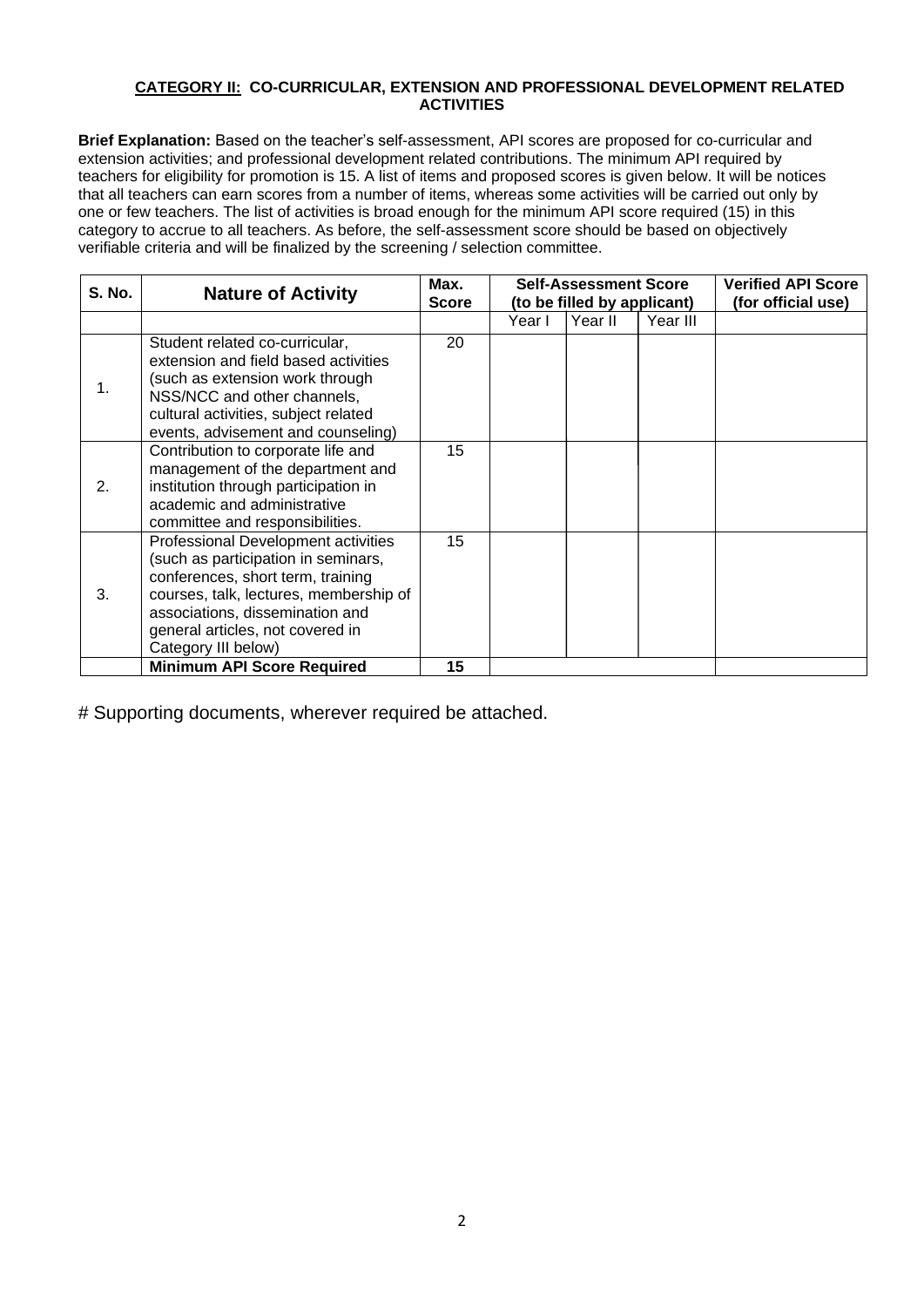### **Category – III: Research and Academic Contributions**

**Brief Explanation:** Based on the teacher's self-assessment, API scores are proposed for research and academic contributions. The minimum API required from this category is different levels of promotion and between university and colleges. The self-assessment score will be based on verifiable criteria and will be finalized by the screening / selection committee.

| S. No. | <b>APIs</b>                                                                                                   | <b>Engineering /</b><br>Agriculture/Veterin<br>ary Sciences /                                                                                                                                | <b>Faculties of</b><br><b>Languages Arts/</b><br><b>Humanities/Social</b>                                                                                                             | Max. points<br>for University<br>and college               | Self-<br>Assess-<br>ment                          | <b>Verified</b><br><b>API</b><br><b>Score</b> |
|--------|---------------------------------------------------------------------------------------------------------------|----------------------------------------------------------------------------------------------------------------------------------------------------------------------------------------------|---------------------------------------------------------------------------------------------------------------------------------------------------------------------------------------|------------------------------------------------------------|---------------------------------------------------|-----------------------------------------------|
|        |                                                                                                               | <b>Sciences / Medical</b><br><b>Sciences</b>                                                                                                                                                 | <b>Sciences/ Library/</b><br><b>Physical</b><br><b>Education /</b><br><b>Management</b>                                                                                               | teachers<br>position                                       | <b>Score</b><br>(to be<br>filled by<br>applicant) | (for<br>official<br>use)                      |
| III A  | Research                                                                                                      | Refereed Journals*                                                                                                                                                                           | Refereed Journals*                                                                                                                                                                    | 15/publication                                             |                                                   |                                               |
|        | Papers<br>Published in:                                                                                       | Non-refereed but<br>recognized and<br>reputable journals<br>and periodicals<br>having ISBN/ISSN<br>numbers.                                                                                  | Non-refereed but<br>recognized and<br>reputable journals<br>and periodicals<br>having ISBN/ISSN<br>numbers.                                                                           | 10/Publication                                             |                                                   |                                               |
|        |                                                                                                               | Conference<br>proceedings as full<br>papers, etc.<br>(Abstracts not to be<br>included)                                                                                                       | Conference<br>proceedings as full<br>papers, etc.<br>(Abstracts not to be<br>included)                                                                                                | 10/Publication                                             |                                                   |                                               |
| III(B) | Research<br><b>Publications</b><br>(books,<br>chapters in<br>books, other<br>than refereed<br>journalarticles | <b>Text or Reference</b><br>Books Published by<br>International<br>Publishers with an<br>established peer<br>review system.                                                                  | <b>Text or Reference</b><br>Books Published by<br>International<br>Publishers with an<br>established peer<br>review system.                                                           | $50/$ sole<br>author;<br>10 / chapter in<br>an edited book |                                                   |                                               |
|        |                                                                                                               | Subjects Books by<br>National level<br>publishers/State and<br>Central Govt.<br>Publications with<br><b>ISBN/ISSN numbers</b>                                                                | Subjects Books by<br>National level<br>publishers/State<br>and Central Govt.<br>Publications with<br><b>ISBN/ISSN</b><br>numbers.                                                     | $25/$ sole<br>author, and 5 /<br>chapter in<br>edited book |                                                   |                                               |
|        |                                                                                                               | Subject Books by<br>other local<br>publishers with<br><b>ISBN/ISSN</b><br>numbers.                                                                                                           | Subject Books by<br>other local<br>publishers with<br><b>ISBN/ISSN</b><br>numbers.                                                                                                    | $15/$ sole<br>author, and 3/<br>chapter in<br>edited book  |                                                   |                                               |
|        |                                                                                                               | Chapters<br>contributed to edited<br>knowledge based<br>volumes published<br>by International<br>Publishers                                                                                  | Chapters<br>contributed to<br>edited knowledge<br>based volumes<br>published by<br>International<br>Publishers                                                                        | 10 / Chapter                                               |                                                   |                                               |
|        |                                                                                                               | Chapters in<br>knowledge based<br>volumes by<br>Indian/National level<br>publishers with<br><b>ISBN/ISSN numbers</b><br>and with numbers of<br>national and<br>international<br>directories. | Chapters in<br>knowledge based<br>volumes by<br>Indian/National<br>level publishers<br>with ISBN/ISSN<br>numbers and with<br>numbers of national<br>and international<br>directories. | 5 / Chapter                                                |                                                   |                                               |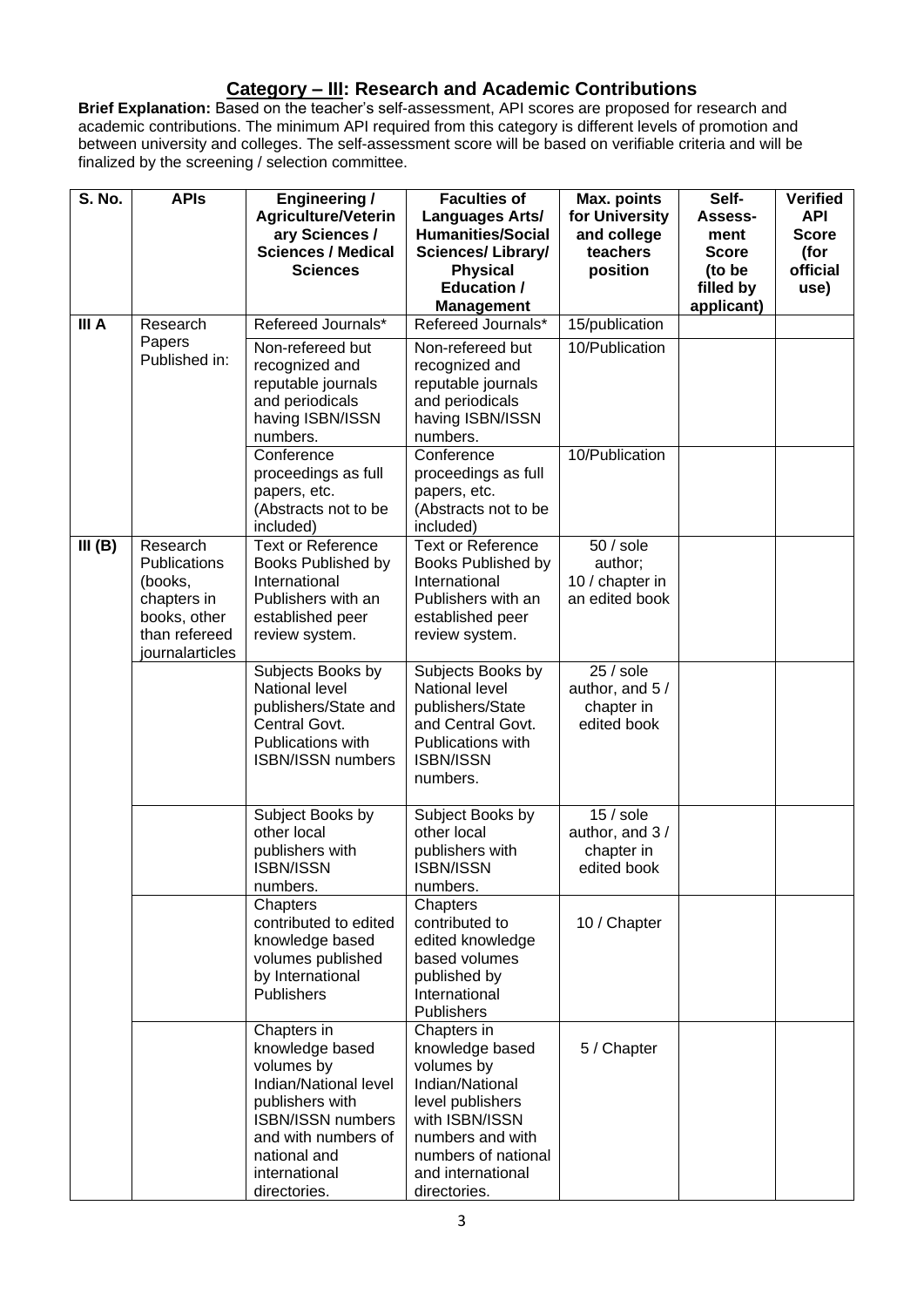| III (C)          | <b>Research Projects</b>                            |                                                                                                     |                                                                                                    |                                                                                                                         |  |
|------------------|-----------------------------------------------------|-----------------------------------------------------------------------------------------------------|----------------------------------------------------------------------------------------------------|-------------------------------------------------------------------------------------------------------------------------|--|
| III (C)<br>(i)   | Sponsored<br>Projects<br>carried out /<br>ongoing   | (a) Major Projects<br>amount mobilized<br>with grants above<br>Rs. 30.0 lakhs                       | <b>Major Projects</b><br>amount mobilized<br>with grants above<br>Rs. 5.0 lakhs                    | $20/$ each<br>Project                                                                                                   |  |
|                  |                                                     | (b) Major Projects<br>Amount mobilized<br>with minimum of Rs<br>5.00 lakhs up to Rs.<br>30.00 lakhs | Major Projects<br>Amount mobilized<br>with minimum of<br>Rs. 3.00 lakhs up<br>to Rs. 5.00 lakhs    | $15/$ each<br>project                                                                                                   |  |
|                  |                                                     | (c) Minor Projects<br>(Amount mobilized<br>with grants above<br>Rs. 50,000 up to Rs.<br>5 lakh)     | <b>Minor Projects</b><br>(Amount mobilized<br>with grants above<br>Rs. 25,000 up to<br>Rs. 3 lakh) | $10/$ each<br>project                                                                                                   |  |
| III (C)<br>(ii)  | Consultancy<br>Projects<br>carried out /<br>ongoing | Amount mobilized<br>with minimum of<br>Rs.10.00 lakhs                                               | Amount mobilized<br>with minimum of<br><b>Rs. 2.00 lakhs</b>                                       | 10 per every<br><b>Rs. 10.0 lakhs</b><br>and Rs. 2.0<br>lakhs, for<br>Science and<br>social<br>sciences<br>respectively |  |
| III (C)<br>(iii) | Completed<br>projects<br>Quality<br>Evaluation      | Completed project<br>report (Accepted by<br>funding agency)                                         | Completed project<br>report (Accepted<br>by funding agency)                                        | $20/$ each<br>major project<br>and 10 / each<br>minor project                                                           |  |
| III (C)<br>(iv)  | Projects<br>Outcome /<br>Outputs                    | Patent /Technology<br>transfer/ Product/<br>Process                                                 | <b>Major Policy</b><br>document of Govt.<br><b>Bodies at Central</b><br>and State level            | $30/$ each<br>national level<br>output or<br>patent/ and 50<br>/ each for<br>International<br>level                     |  |
| III(D)           | <b>RESEARCH GUIDANCE</b>                            |                                                                                                     |                                                                                                    |                                                                                                                         |  |
| III(D)<br>(i)    | M. Phil.                                            | Degree awarded<br>only                                                                              | Degree awarded<br>only                                                                             | $3/$ each<br>candidate                                                                                                  |  |
| III(D)<br>(ii)   | <b>Ph. D.</b>                                       | Degree awarded                                                                                      | Degree awarded                                                                                     | $10/$ each<br>candidate                                                                                                 |  |
|                  |                                                     | Thesis submitted                                                                                    | Thesis submitted                                                                                   | $7/$ each<br>candidate                                                                                                  |  |
| III(E)           |                                                     | TRAINING COURSES AND CONFERENCE/SEMINAR/WORKSHOP PAPERS                                             |                                                                                                    |                                                                                                                         |  |
| III(E)<br>(i)    | Refresher<br>courses,<br>Research                   | (a) Not less than two<br>weeks duration                                                             | (a) Not less than<br>two weeks duration                                                            | $20/$ each                                                                                                              |  |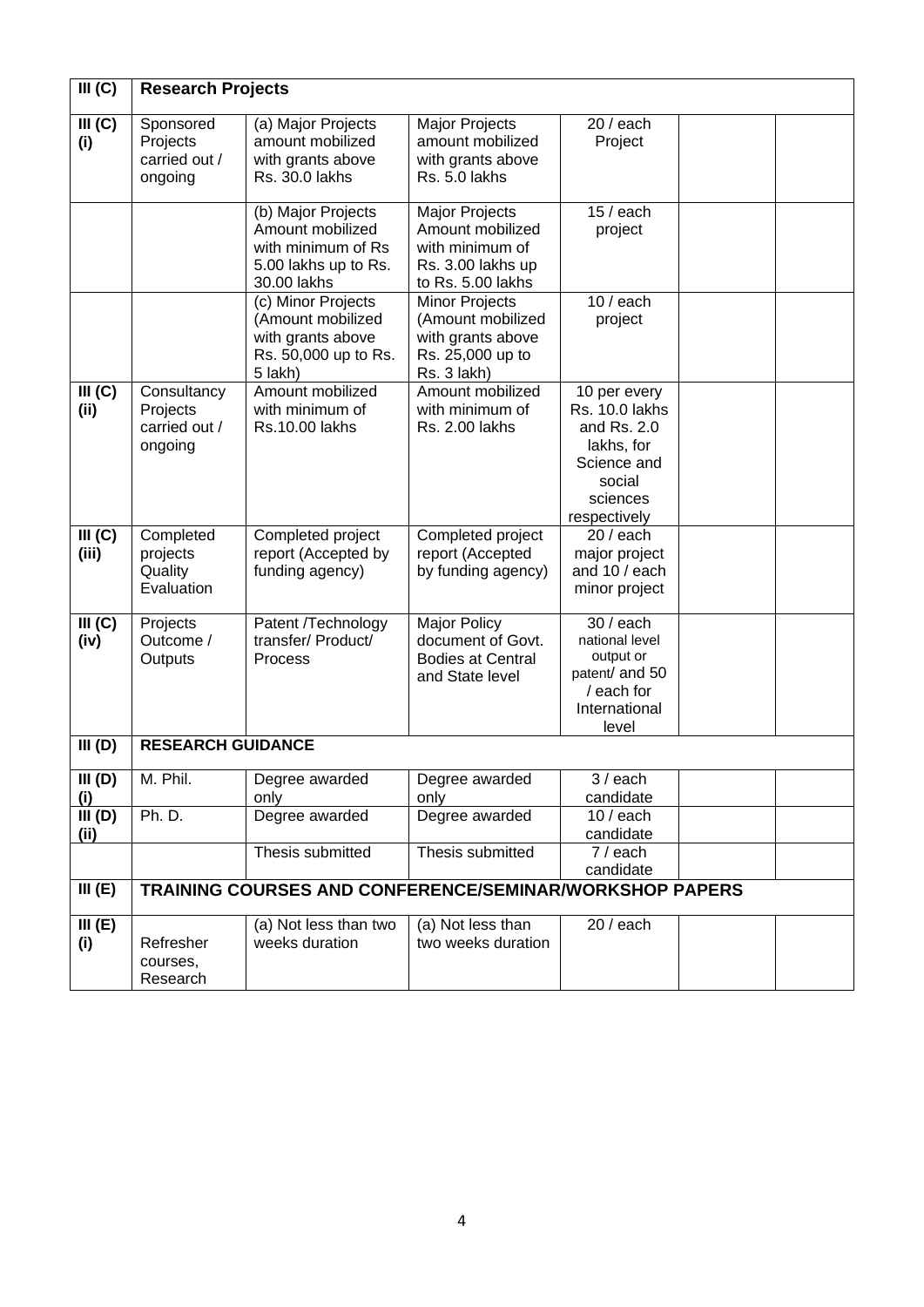|                | methodology<br>workshops,<br>training,<br>teaching-<br>learning-<br>evaluation<br>technology<br>programmes,<br>soft<br>skills<br>development<br>and<br>faculty<br>development<br>programmes<br>etc.<br>(Maximum of<br>30 Points) | (b) One week<br>duration                                                    | (b) One week<br>duration                                                    | 10/each     |  |
|----------------|----------------------------------------------------------------------------------------------------------------------------------------------------------------------------------------------------------------------------------|-----------------------------------------------------------------------------|-----------------------------------------------------------------------------|-------------|--|
| III(E)<br>(i)  | Papers<br>in<br>Conference/<br>Seminars/<br>workshops<br>etc.**                                                                                                                                                                  | Participation and<br>Presentation of<br>research papers<br>(oral/poster) in | Participation and<br>Presentation of<br>research papers<br>(oral/poster) in |             |  |
|                |                                                                                                                                                                                                                                  | (a) International<br>Conference                                             | (a) International<br>Conference                                             | $10/$ each  |  |
|                |                                                                                                                                                                                                                                  | (b) National                                                                | (b) National                                                                | $7.5/$ each |  |
|                |                                                                                                                                                                                                                                  | (c) Regional and<br><b>State Level</b>                                      | (c)Regional and<br><b>State Level</b>                                       | $5/$ each   |  |
|                |                                                                                                                                                                                                                                  | (d) Local-University/<br>College level                                      | (d) Local-<br>University/ College<br>level                                  | 3/each      |  |
| III(E)<br>(iv) | Invited<br>lectures<br>or<br>presentations<br>for<br>conference/<br>symposia                                                                                                                                                     | (a) International                                                           | (a) International                                                           | 10/each     |  |
|                |                                                                                                                                                                                                                                  | (b) National level                                                          | (b) National level                                                          | 5/each      |  |

- **\*** Wherever relevant to any specific discipline, the API score for paper in refereed journal would be augmented as follows: (i) indexed journals – by 5 points; (ii) papers with impact factor between 1 and 2 by 10 points; (iii) papers with impact factor between 2 and 5 by 15 points; (iv) papers with impact factor between 5 and 10 by 25 points.
- If a paper presented in Conference/Seminar is published in the form of Proceedings, the points would accrue for the publication (III (a)) and not under presentation (III (e)(ii)).

**Note:** The API for joint publications will have to be calculated in the following manner: Of the total score for the relevant category of publication by the concerned teacher, the first/Principal author and the corresponding author/supervisor/mentor of the teacher would share equally 60% of the total points and the remaining 40% would be shared equally by all other authors.

# Supporting documents, wherever required must be produced to IQAC.

(Signature of Applicant)